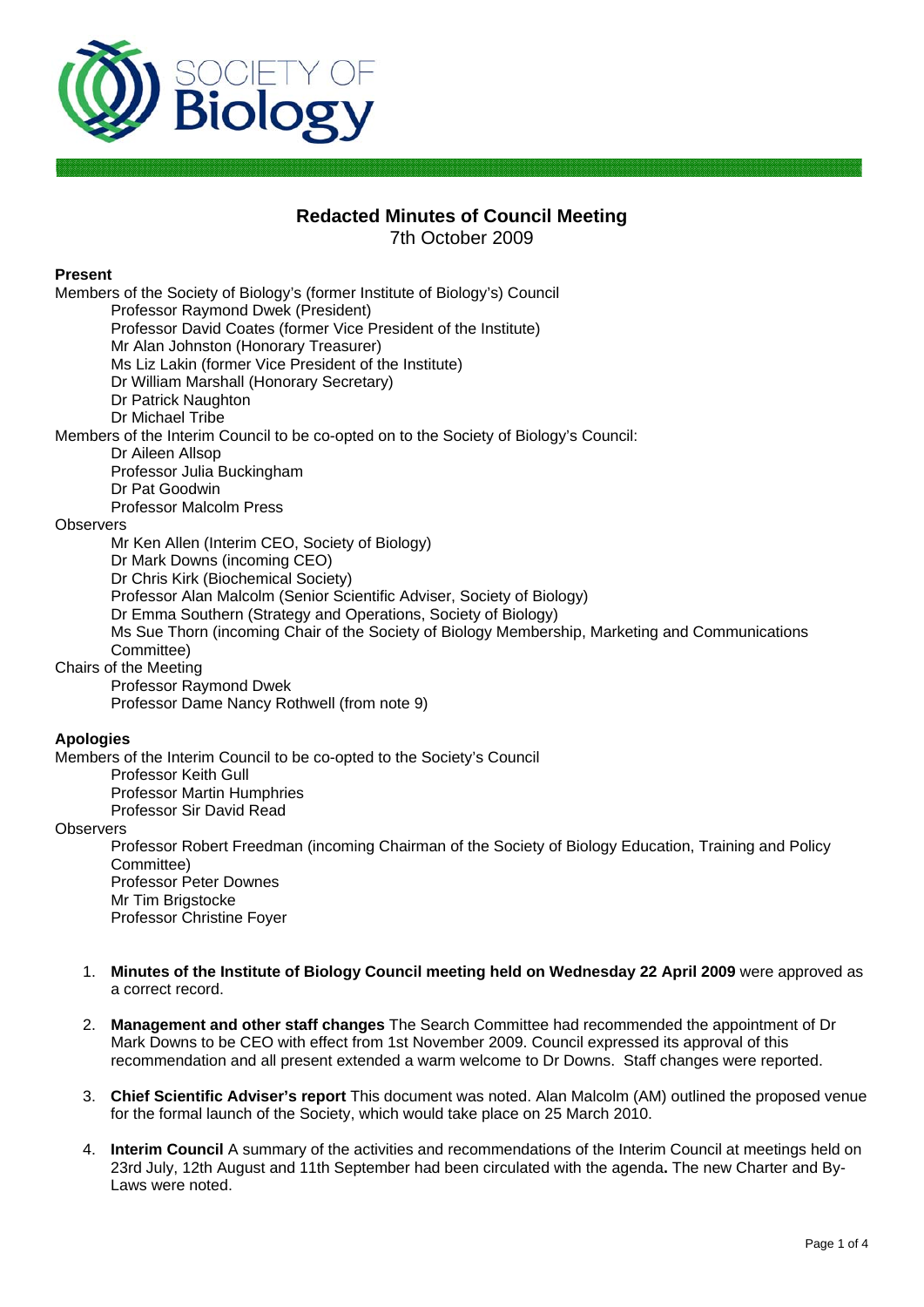

5. **Finances** Alan Johnston (AJ) presented a summary of the Q3 results. These were broadly in line with budget. AJ also reported on the (closed) final salary pension scheme. He stressed that: the Society had a balanced budget for the year ahead; that it had no significant debts; that it had adequate working capital in hand and that the pensions issue was currently under control. Raymond Dwek thanked AJ for his careful stewardship of the organisation's finances during his years as Honorary Treasurer.

#### 6. **Reports from Boards**

**a. Science Policy & the Affiliated Societies** This was tabled: there was no discussion.

### **b. Professional Affairs**

*Membership and Marketing* Ken Allen (KA) spoke to Jon Kudlick's report and emphasised the positive trends in membership recruitment.

*Branches* KA stressed the importance of a vigorous branch structure to Council. KA reported that the Society's new regulations allowed for the establishment of Special Interest Groups; these would be structured like (and have similar financial accountability as) Branches, but would have a national rather than regional focus. He proposed that the Natural Capital Initiative and UK Biology Competitions would be constituted in this way. Laura Bellingan would provide administrative support to the former, Rachel Forsyth to the latter. Council approved these suggestions.

### **c. Education and Training**

Liz Lakin emphasised the increasing momentum in the programme to approve and accredit university courses, which owed much to the input of Aileen Allsop.

*British Biology Olympiad* KA reported that agreement had been reached with the British Biology Olympiad and Biology Challenge to constitute them together as a Special Interest Group of the Society, which would report to the Education, Training and Policy Committee. Raymond Dwek commended the success of these competitions in raising the profile of biology in schools.

7. **Election of Members and Fellows** Council approved the election of new Members and Fellows as tabled.

#### 8. **Appointment of Officers, resignations from and co-options to Council**

Council approved the following changes to the membership of Council:

| Appointments              |                               |
|---------------------------|-------------------------------|
| President                 | Professor Dame Nancy Rothwell |
| <b>Honorary Secretary</b> | <b>Professor David Coates</b> |
| <b>Honorary Treasurer</b> | Dr William Marshall           |

*Co-options (members elected by the Biosciences Federation)*  Professor Julia Buckingham Dr Pat Goodwin Professor Keith Gull

*Co-option (member elected by the Institute of Biology)*  Mr Ken Allen (from 1<sup>st</sup> November)\*

*Co-options (members appointed by elected members)*  Dr Aileen Allsop Professor Martin Humphries Professor Malcolm Press Professor Sir David Read

*Resignations*  Mr Tim Brigstocke Professor Raymond Dwek Professor Christine Foyer Mr Alan Johnston Dr Patrick Naughton Professor Val Randall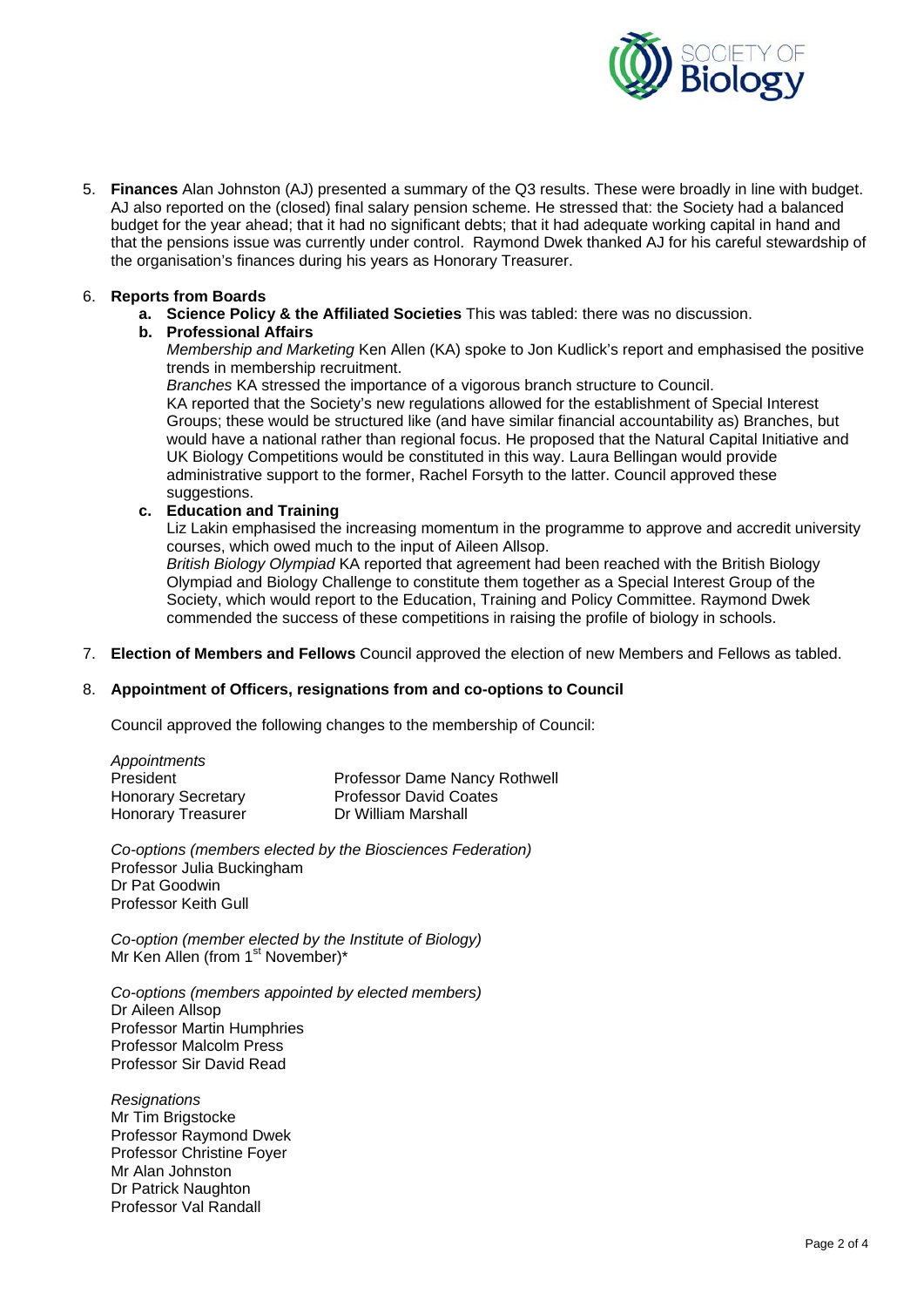

### Dr Michael Tribe

\*The Charity Commission had been informed that Ken Allen will be stepping down as Interim CEO on 31 October and had no objection to his being appointed a trustee of the Society.

William Marshall noted that the co-opted members would be formally elected to Council at the next AGM.

Nancy Rothwell (NR) joined the meeting at this point and thanked Raymond Dwek and former members of Council for their input to the former IoB's governance and affairs during the tenure of their membership. RD thanked NR and wished her, the new Council and the Society well.

- 9. **Observers at Council meetings** NR informed Council that Ms Sue Thorn would be the Chair of the Society's Membership, Marketing and Communications Committee and, in this capacity, would be attending this and future meetings of Council as an observer. NR explained that Dr Chris Kirk (CK) had previously attended meetings of the Interim Council as an observer, to share his skills and experience of the governance of learned societies. Council agreed that observers should be invited to attend Council meetings on the understanding that they would do so as individuals with particular skill sets, not as representatives of Member Organisations. It was agreed that CK should be invited to attend as an observer for a fixed period of 6 months.
- 10. **Legal position** KA stated that the legal process had been completed in terms of notification at the bank and staff changes, and that the Transfer of Assets agreement had been advised on and reviewed by the lawyers, Bircham Dyson and Bell. Alan Malcolm added that he had requested an update on the status of the application for the title of 'Royal'. KA explained that David Coates and William Marshall had been appointed as Directors of the two subsidiary companies of the former IoB (Biology UK Ltd and the trading company, Biology Services Ltd).
- 11. **Regulations** Council noted the documents detailing the Society's regulations that had been prepared and circulated by David Coates in advance of the meeting. Subject to one amendment, Council agreed to approve and adopt the Regulations presented.
- 12. **Election of Chairs of Colleges and appointment of Chairs and members of committees** *Election of Chairs of Colleges* Emma Southern explained the processes required for the nomination and voting for a Chair of the College of Individual Members (CIM) and Chair of the College of Member Organisations (CMO).

*Appointment of Chairs and members of committees* NR informed Council that Sue Thorn would be Chair of the Society's Membership, Marketing and Communications Committee. Professor Robert Freedman would be Chair of the Education, Training and Policy Committee.

13. **Transfer of assets and responsibilities** Council stated their approval of the document, and their agreement that it be signed as required.

### 14. **Strategy for the Society of Biology**

- **a. Business Plan** KA reported that the Business Plan was now in the public domain.
- **b. New projects** NR suggested that new projects initiated by the Society of Biology could be: accreditation of university biological science courses – this project is already underway; biology teaching in schools, as a policy issue; improving links with universities, via Branches and through individual representatives of the Society. Malcolm Press suggested student employability as a project that would have relevance to the membership, as a policy issue and to employers.
- **c. BSF Council** NR reported that the last meeting of BSF Council, held on the 9th September, had been a good meeting. Council noted the reports from the BSF Committees. Council agreed that a summary of this and future Council meetings, and of Committee meetings, should be written and made available on the Society's website.
- 15. **Plans for event(s) to celebrate launch of the Society of Biology** Sir Ralph Kohn has offered to sponsor the launch event,  $25<sup>th</sup>$  March. Attendance will be by invitation only. The first AGM will be held on the  $8<sup>th</sup>$  April, and will include a guest speaker.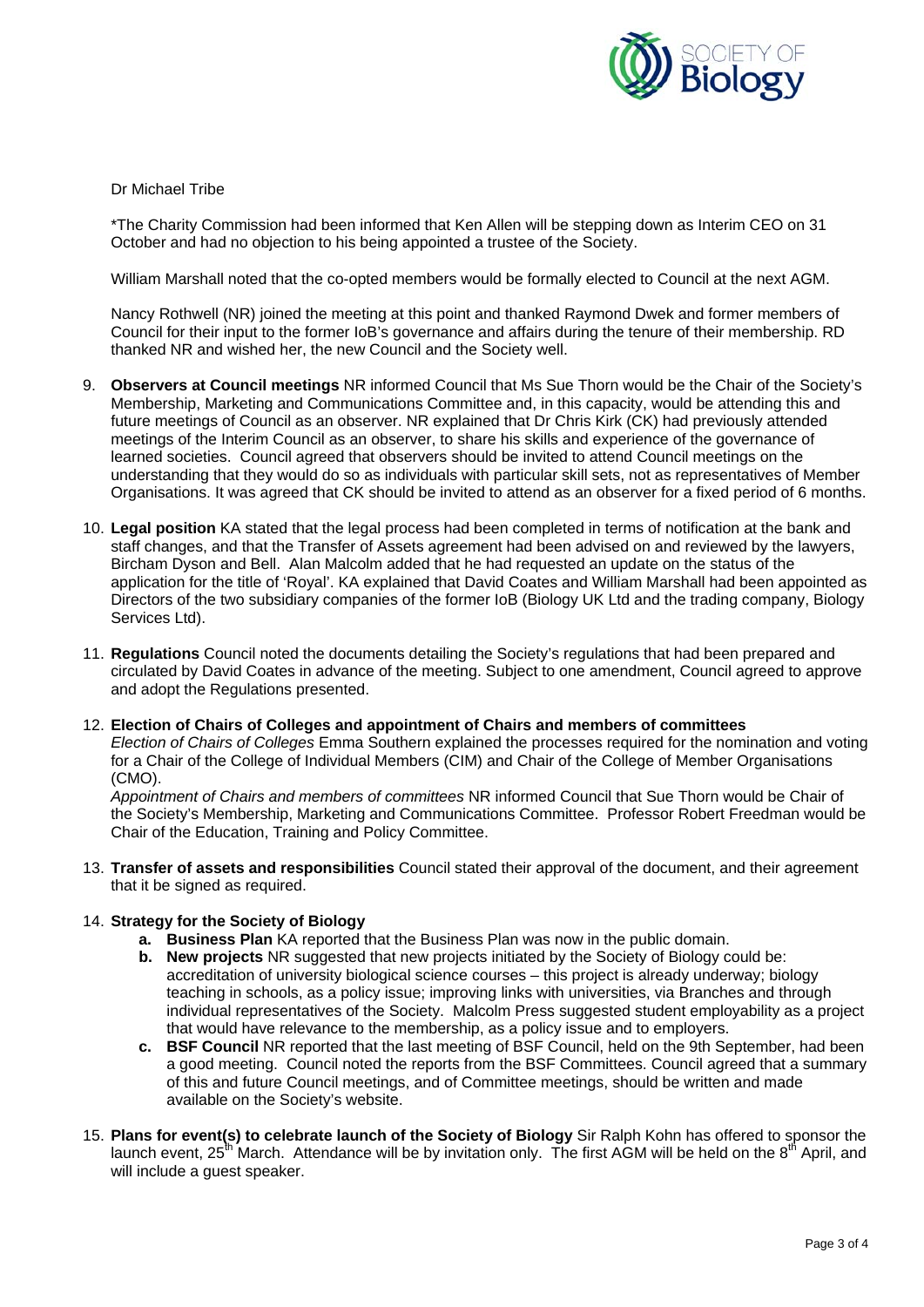

- 16. **Communications, branding and web site** KA reported that the Society's website had been launched on 1st October, along with new email addresses. New literature had been produced and sent to all Branches. A Style Guide detailing the use of corporate identity had also been distributed to staff and Branches.
- 17. **Membership and regional issues** KA informed Council that he felt the Branches and regions were supportive of the Society, and that he had been invited to speak at a number of Branch events.
- 18. **Financial issues** WM reiterated the points that AJ had made in his report.
- 19. **Educational issues** LL informed Council that the recognition of degree and training programmes is the first stage of the Accreditation process.
- 20. **Location update** NR said that she felt a move to the new premises (secured by the Biochemical Society, Society for Endocrinology and Society for Experimental Biology) would be important.

Date of next meeting: 11th November 2009.

9 Red Lion Court, London EC4A 3EF Tel: +44 (0)20 7936 5900 info@societyofbiology.org www.societyofbiology.org

Registered Charity No.277981 Incorporated by Royal Charter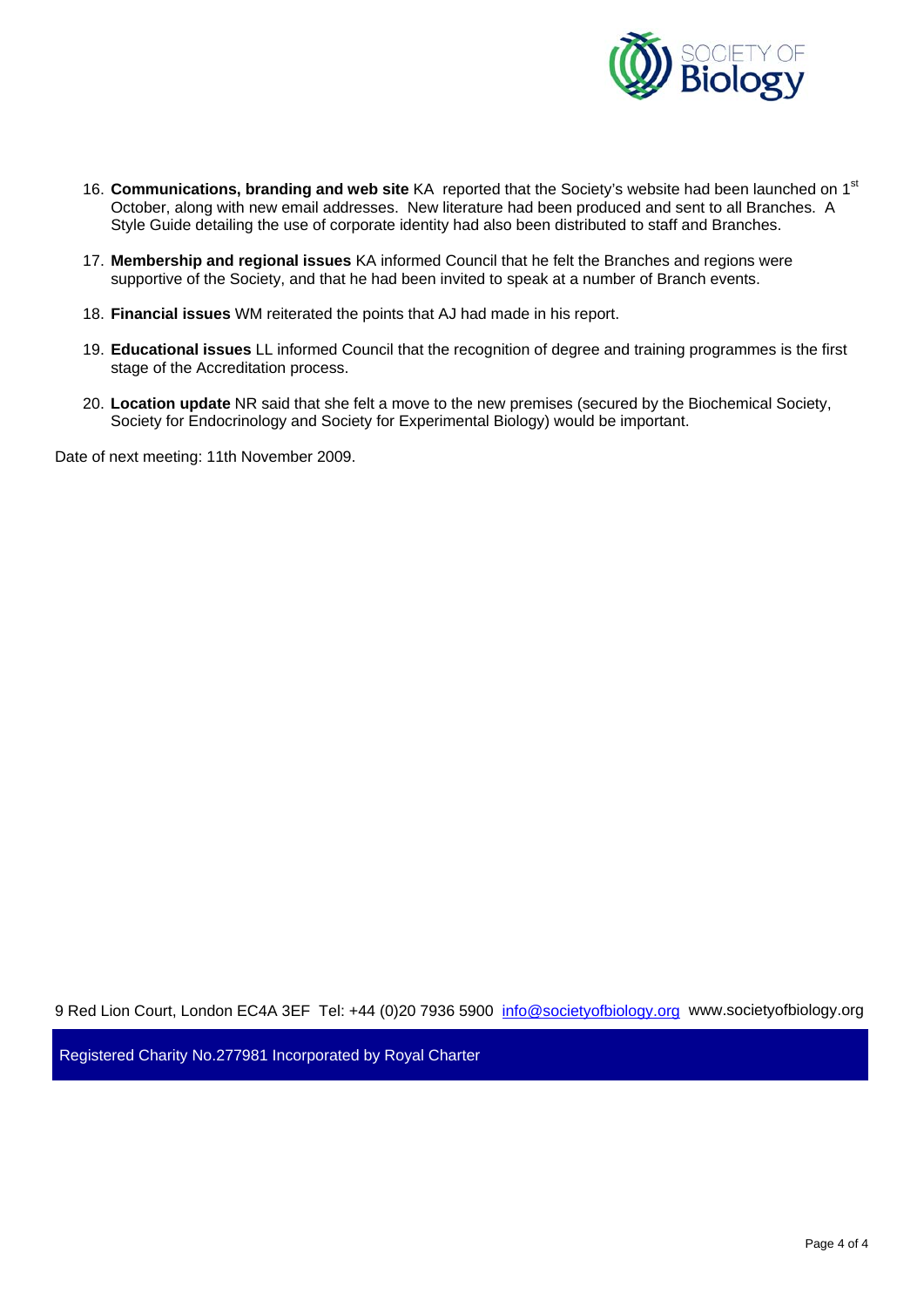

## **Redacted minutes of Council Meeting 11th November 2009**

**Present** Members of Council: Mr Ken Allen, Professor Julia Buckingham, Professor Pete Downs, Dr Pat Goodwin, Professor Martin Humphries, Ms Liz Lakin, Dr William Marshall (Hon Treasurer), Professor Dame Nancy Rothwell (President and Chair of the meeting). Observers: Dr Mark Downs (Chief Executive), Professor Robert Freedman (Chair, Education, Training and Policy Committee), Ms Sue Thorn (Chair, Membership, Marketing and Communications Committee)

**Apologies** Professor David Coates (Honorary Secretary), Professor Keith Gull, Dr Chris Kirk (observer), Dr Emma Southern (minutes secretary)

- 1. Minutes of the previous meeting were agreed, subject to minor amendments
- 2. The Chief Executive's report included the following points:
	- a satisfactory outcome of staff role changes occurring as a result of the restructuring,
	- that he intended to undertake a review of the financial management of the organisation,
	- an external consultant has been contracted to lead with regard to Qualified Persons, with administrative help being provided in house.

Council agrees that Mark Downs attend to media enquiries personally, taking advice from members of Council or others as necessary.

- 3. **Financial report**. William Marshall (WM) presented a summary of the Society's (former Institute's) year end results; he reminded Council that the organisation had an annual turnover of approx. £1.5m and that approx. 70% of income was provided by members' subscriptions. Of particular note were the following:
	- this had been an unusual year, with an exceptional payment having been made to the pension fund and a reduction in the value of 9 Red Lion Court as a consequence of the triennial valuation.
	- exceptional expenditure had included the costs of the integration with the Biosciences Federation, redundancy payments and the employment of an Interim Chief Executive
	- the total income from membership subscriptions was close to budget and there had been a net increase in the number of members in the last quarter of the year. However, he pointed out that 36.9% of members are in the 51-65 age-group, with 25.2% <50 and 10% >75, figures that posed a considerable threat to total membership income in the medium term.
	- WM reminded members of Council to complete register of interests forms, and of the considerable savings that could be made on travel expenses if travel is booked in advance and/or booked (in the case of Virgin Trains) using Charity Line (with which the Society was registered).
- 4. **Education, Training and Policy** Robert Freedman reported that
	- he had asked members of Council and the Membership Organisations to suggest individuals to become members of the ETP committee. He would select eight from these, covering an appropriate range of interests and experience, and planned to hold a first meeting in January.
	- the respective committees of the former Institute and BSF had met separately and then in joint session at the end of October, and had agreed five priorities for the new committee:
		- o educational policy

9 Red Lion Court, London EC4A 3EF Tel: +44 (0)20 7936 5900 info@societyofbiology.org www.societyofbiology.org

Registered Charity No.277981 Incorporated by Royal Charter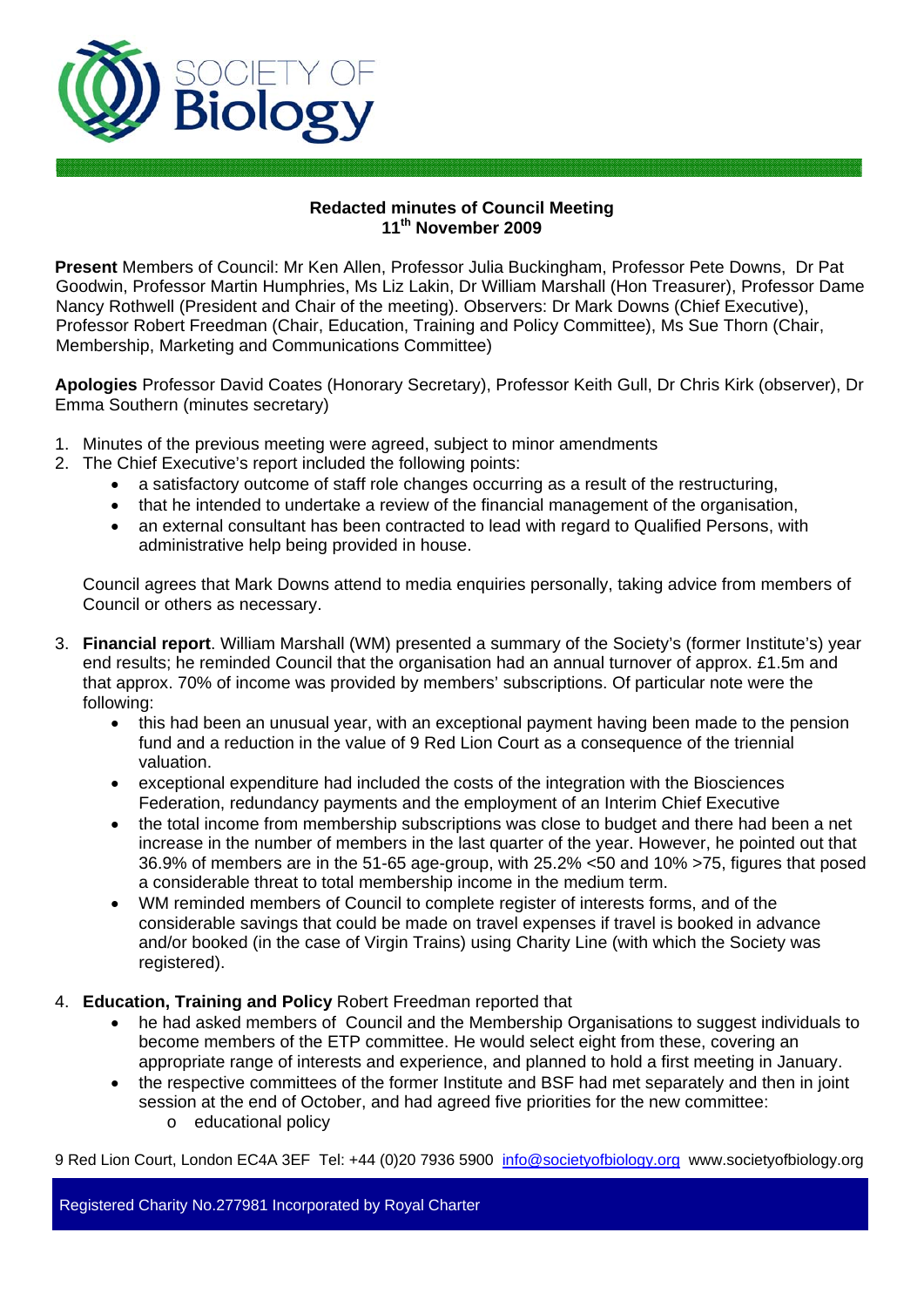

- o competitions
- o outreach activities, including science festivals
- o learning support material, including the practical biology web site
- o accreditation of degrees, chartered status and CPD.
- a group of 12 people had met recently to discuss the Research Excellence Framework (REF). Council agreed that it was important that the Society formally responded by the deadline of 16 December 2009. Staff member Laura Bellingan was writing a draft report that would be presented at the next meeting of Council.
- Liz Lakin (LL) reported that a workshop had recently been organised by the Society to discuss the accreditation of degrees. Fifty four delegates had attended, mainly from universities. The atmosphere had been positive. Nancy Rothwell (NR) commented that the Office of Life Sciences had agreed that the Society should take the lead on this for biology-related degrees. Key issues that had been identified at the meeting or which arose during the ensuing discussion were:
	- o the importance of identifying key skills
	- o implementation
	- $\circ$  maintaining a light touch, so that the process would not be unacceptably onerous, with emphasis on skills rather than knowledge, aligned to the needs of industry in general and not just pharma, and encouraging innovation
	- o funding should be sought.
- 5. **Membership, Marketing and Communications** Sue Thorn (ST) spoke to a summary paper. She had indentified three major issues:
	- a need for better data on the membership, including profiles
	- increased recruitment of individual members
	- retention of organisational members and their involvement in the Society.

Other matters included:

- identification of contributors on policy statements
- it was technically necessary for Member Organisations to resign from the BSF and join the Society
- Mark Downs (MD) and ST were continuing to look at the *Biologist* and *Journal of Biological Education* to discuss outsourcing of their production
- Ken Allen (KA) stated that he would serve as Regional Branches Coordinator for a further six months
- ST envisaged that much of the work relating to membership, marketing and communications would be pursued through the use of short term working groups and task forces
- ST emphasised the importance of recruiting new members and encouraged members of Council to be proactive in this regard
- Staff member Jon Kudlick was working to improve the range of services that could be offered to members

# 6. **Election of Chairs of Colleges**

Calls for nominations for the Chair of the College of Individual Members would be included in the next issue of *Biologist*. Emma Southern is to write to Membership Organisations to seek nominations.

- 7. **Strategy and Priorities for the Society** Council confirmed the following as priorities for future activities:
	- teaching practical biology skills; LL agreed to write a scoping document
	- the impact of biology on society.
	- Preparation for a General Election

Council agreed that a half day meeting should be held specifically to discuss this item further.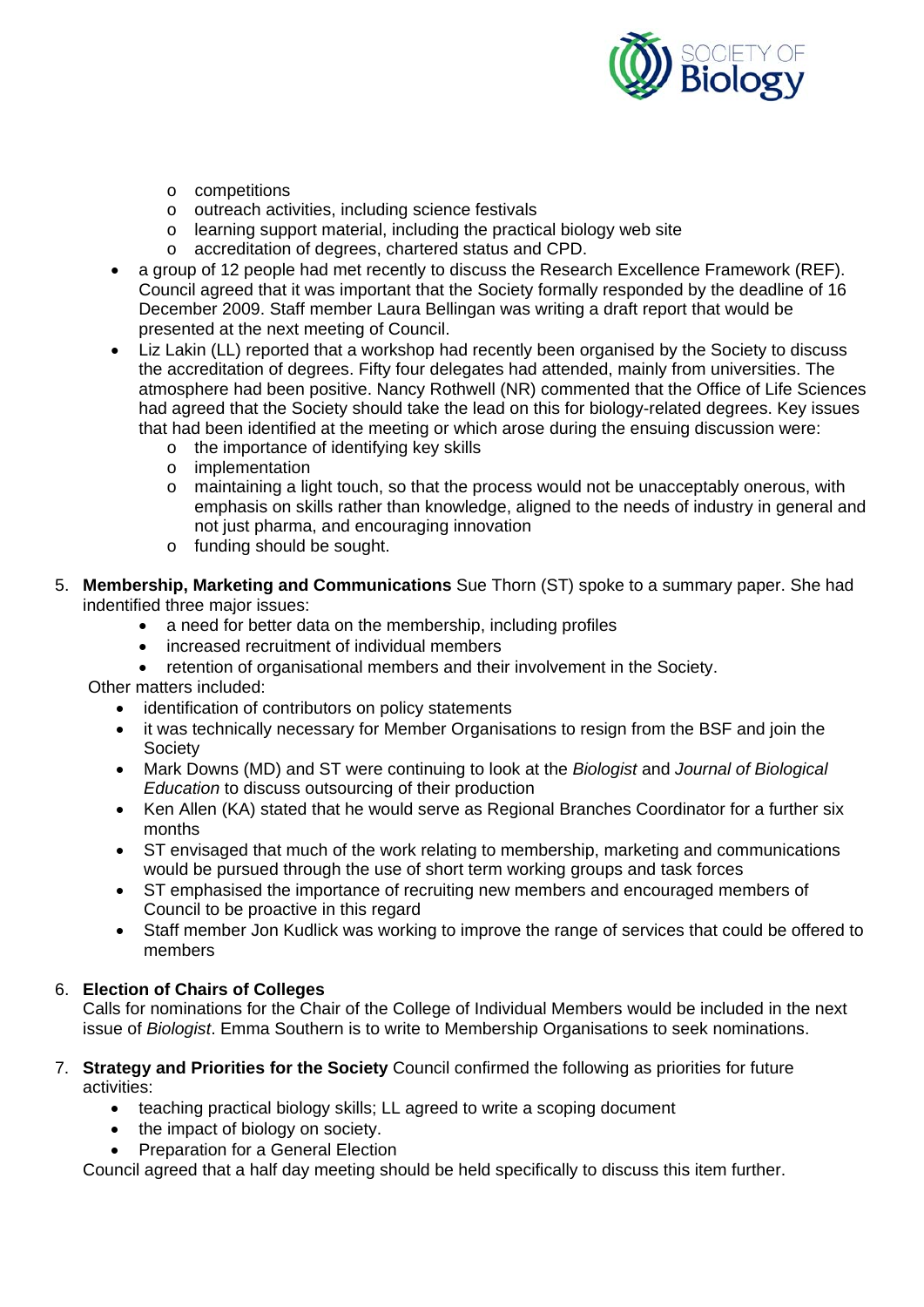

8. **Official Launch of the Society** will take place at Fishmongers' Hall, London, on 25 March 2010. KA expressed the hope that it would be possible to invite senior members of the Society's branches.

## 9. **Any other Business**

- MD undertook to draw up a list of biology-related awards and competition prizes.
- KA reported that there had been no progress on the conferment of the title 'Royal'. The President undertook to speak to Lord Sainsbury about this.
- JB said that she would represent the Society on the Royal Society Athena Forum.
- 10. **Date of Next Meeting:** 7th December 2009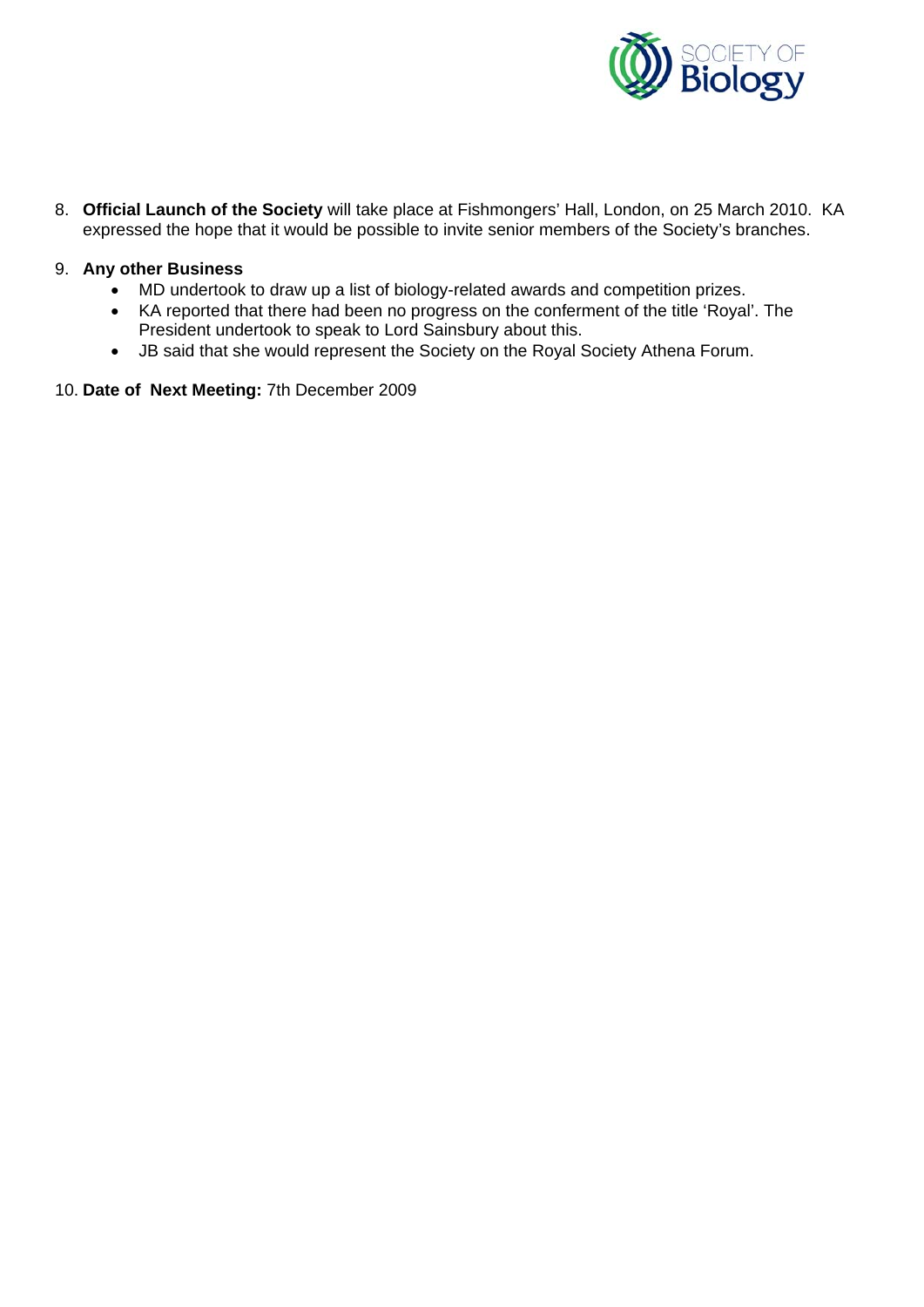

## **Redacted minutes of Council Meeting 7th December 2009**

**Present** Members of Council: Mr Ken Allen, Professor David Coates (Honorary Secretary), Professor Pete Downes (by phone), Professor Keith Gull, Ms Liz Lakin, Dr William Marshall (Honorary Treasurer), Professor Dame Nancy Rothwell, (President and Chair). Observers: Dr Mark Downs (Chief Executive) Professor Robert Freedman (Chairman, Education, Training and Policy Committee), Dr Chris Kirk (observer)

**Apologies** Professor Julia Buckingham, Dr Pat Goodwin, Professor David Reed, Professor Martin Humphries and Ms Sue Thorn (Chair, Membership, Marketing and Communications Committee)

*The meeting not being quorate, all decisions were held over for confirmation at the next quorate Council meeting.* 

- 1. **Minutes of previous meeting** were agreed, subject to minor amendments, to be a correct record.
- 2. **Chief Executive's report** Mark Downs (MD) reported that since the last Council meeting he had met with a number of our Member Organisations, attended two Branch meetings, and attended the Science Communication Awards. He had also attended a photography competition celebrating the year of Darwin, with the awards presented by Steve Jones, and had meetings with ICHemE, RSC, the chair of pension trustees, auditors, insurance advisors and Clive Page of the Animal Sciences Group. MD also raised some issues of importance to Council, and to note that the auditors had signed off the financial reports as a true reflection of the current financial situation and future plans.
- 3. **Financial Report** William Marshall (WM) explained that the annual report and accounts related mainly to the activities of the former Institute of Biology, and did not include the anticipated closing balance of the Biosciences Federation. When certain exceptional costs were allowed for, the position was better than budgeted. The Annual Trustees' Report and Financial Statements were adopted by Council subject to correction of minor amendments. The President thanked and congratulated Ken Allen for his work as Interim Chief Executive.
- 4. **Subsidiary company reports.** Council approved the reports of the two subsidiary companies. Biology Limited and IoB Services Limited. Council recommended that the name of the latter be changed to 'Society of Biology Services Limited'.
- 5. **Reserves Policy** WM explained that the Charity Commission required amounts retained on the balance sheet to be specifically allocated. Council approved the suggestion that the Society should adopt the same reserves policy as previously used by the IoB, and should work towards increasing the reserves to meet the set target.
- 6. **Finance Committee** The minutes of the meeting of the Finance Committee held on 19 November 2009 were noted. Council agreed that it was desirable that an Audit Committee be established, and that it was important that it included appropriately qualified external representatives.
- 7. **Finance Committee Future Proposals** A paper prepared by WM and MD was presented and discussed. WM proposed that a subgroup of Council be constituted as the Finance Committee: this would meet to discuss the Annual Report and Financial Statements in detail immediately before the

9 Red Lion Court, London EC4A 3EF Tel: +44 (0)20 7936 5900 info@societyofbiology.org www.societyofbiology.org

Registered Charity No.277981 Incorporated by Royal Charter